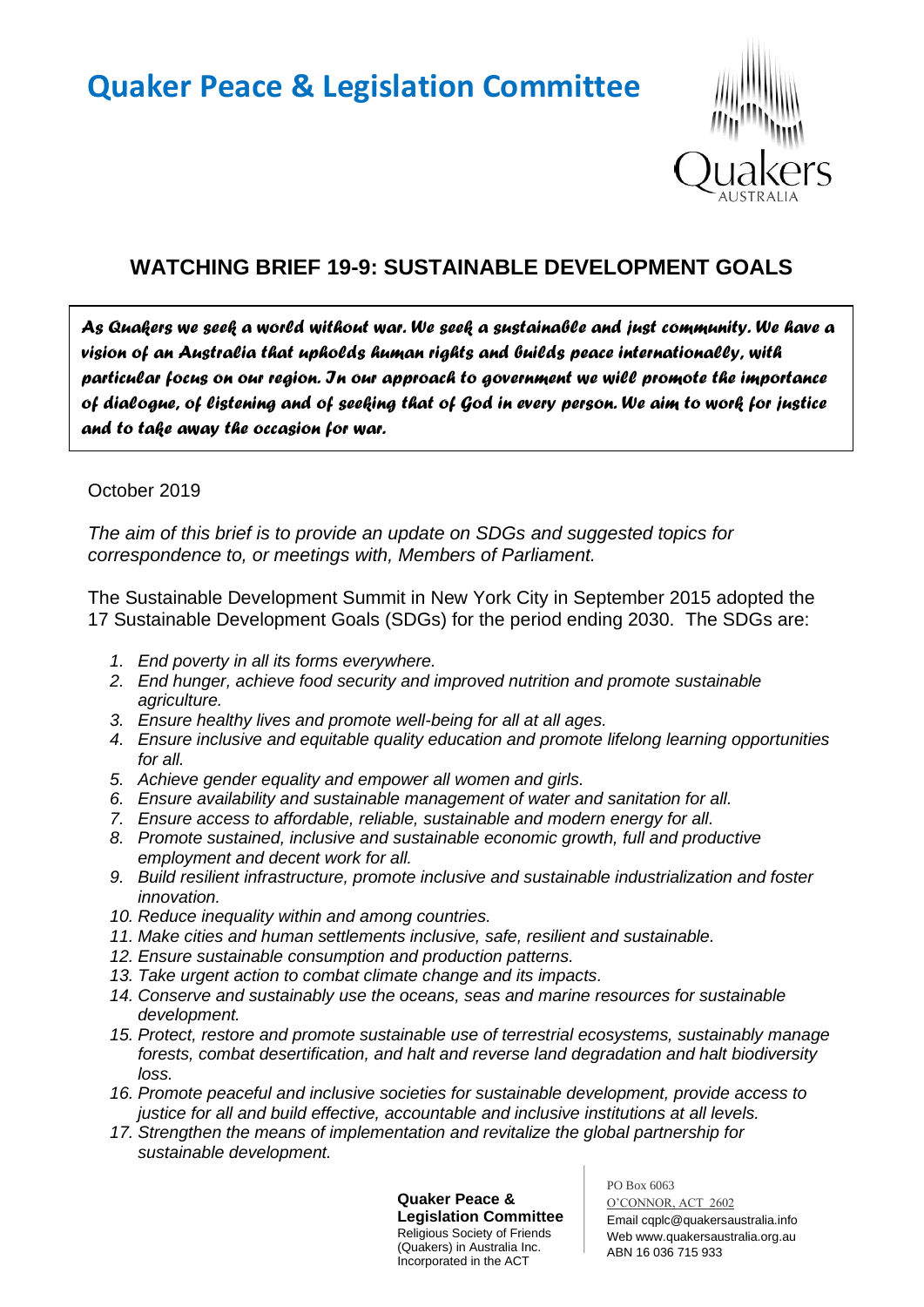*There are 169 proposed targets for these goals and 304 proposed indicators to show compliance. The 2030 Agenda for Sustainable Development is the UN's 15 year plan of action for people, planet and prosperity which seeks to eradicate poverty in all its forms and strengthen universal peace in larger freedom.*

*It is significant that the SDGs, unlike the Millennium Development Goals (MDGs) they replaced, applies equally to all countries, and the Department of Foreign Affairs & Trade expects NGOs to identify the financial and activity levels of their work against appropriate SDGs. This Brief is an updated report on how the SDGs are going, especially in Australia.*

#### **United Nations Development Program**

As the lead UN development agency, UNDP is well-placed to help implement the Goals through its work in some 170 countries and territories. It supports countries in achieving the SDGs through **integrated solutions**. For UNDP, this means focusing on systems, root causes and connections between challenges—not just thematic sectors—to build solutions that respond to people's daily realities.

UNDP emphasises that achieving the SDGs requires the partnership of governments, private sector, civil society and citizens alike to make sure we leave a better planet for future generations. In 2018 it assisted some 100 projects in 38 countries.

# **IPSOS Poll**

A recent global poll of 12,700 people by the survey company IPSOS revealed that there is a disconnect between what people think their governments spend on foreign aid (3-10% of annual budget) to the actual figures (less than 1%). There remains a large minority of people (up to 20%) in countries like UK, Japan, Hungary and South Korea who think there should be no foreign aid.

Whilst there is consensus about the substance of the SDGs there is divergence about how to achieve them. Most people say that all countries must be responsible for paying. Water and food are seen as the most vital priorities.

# **Government Report**

In its report to the 2018 High-Level Political Forum on the SDGs, Australia drew attention to the use of a Reporting Platform as a whole-of-government initiative under SDGs. It is intended as a comprehensive and flexible instrument for accumulating relevant sets of data about implementing the SDGs in different sectors.

#### **Progress**

Brian Gleeson (currently President of the UN Association in the ACT) has had over fifty years of experience in the Australian Public Service and international development, working with and for most UN agencies for over fifteen years, including has head of the UN in Libya, setting up UN Women, working directly with five Heads of UN agencies and a previous Secretary-General as Senior Adviser in transition teams and change management.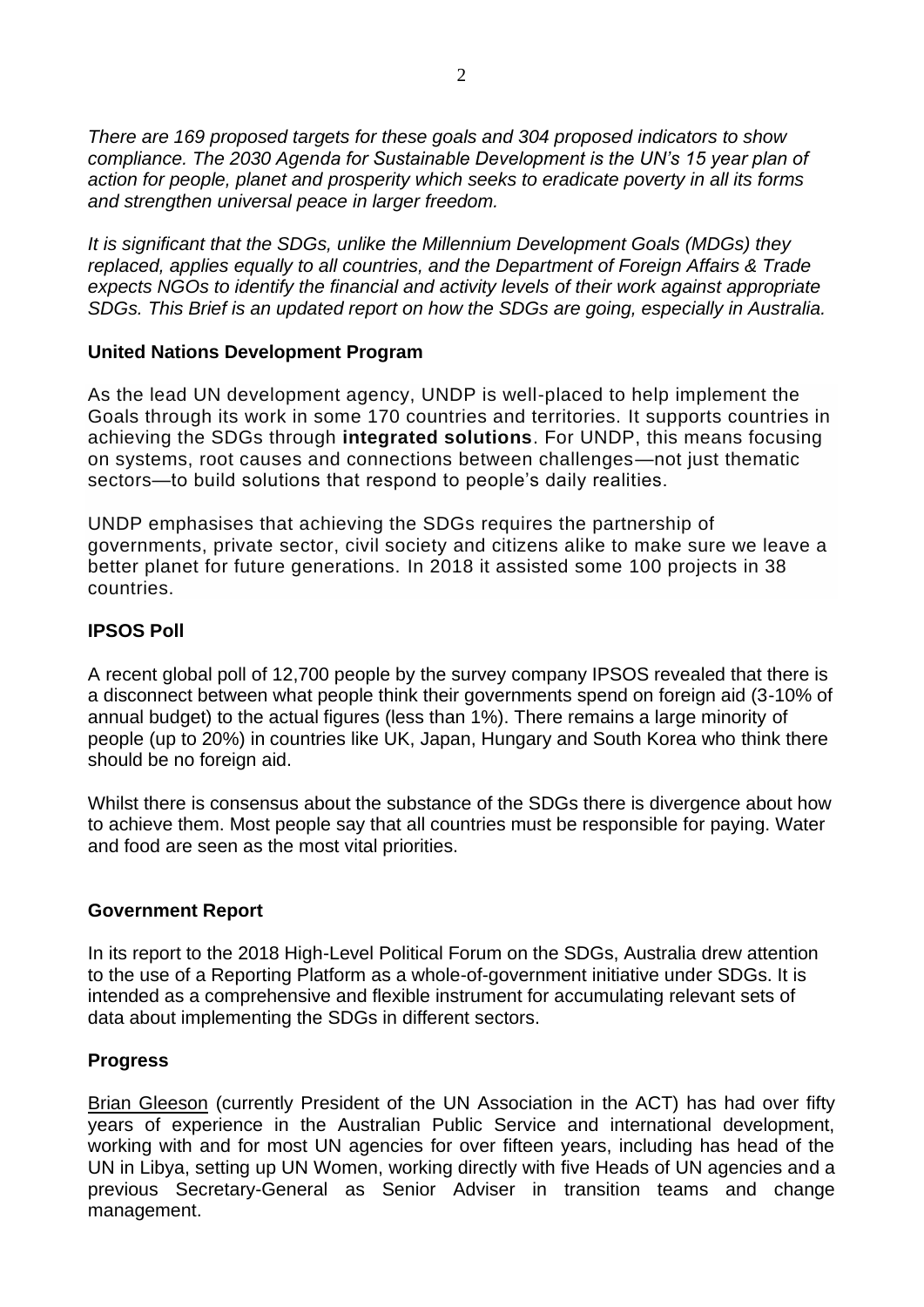Brian has done an assessment of Australia's performance in relation to the SDGs since 2015. His analysis identified the following points:

- Australia has dropped globally from  $17<sup>th</sup>$  in 2015 to 38<sup>th</sup> in 2019 in its implementation of the SDGs.
- Australia is firmly on track to achieve only 3 of the 17 SDG Goals SDG 1 (no poverty), SDG 3 (good health), and SDG 8 (work). It is going well for SDG 3 and SDG 4 (education), but poorly in SDG 10 (inequality) and SDG 13 (climate change).
- There is limited coordinated action, especially by the government, and low public awareness.
- Priority should now be given to SDG 8 (sustainable growth), SDG 9 (infrastructure), SDG 11 (inclusion), SDG 12 (sustainable consumption), SDG 13 (climate change), and SDG 17 (global partnership).
- The UNAA is responding by holding a Sustainable Partnerships Forum in 2020, study tours to the UN for young leaders, and expanding Model UN conferences and Alumni networks.

The Transforming Australia website [www.sdgtransformingaustralia.com](http://www.sdgtransformingaustralia.com/) summarises progress to date by Australia.

Of the targets assessed, 34% are on track, 23% need improvement, 18% need a breakthrough, and 24% are off track. Despite Australia's many advantages – wealth, health, skills, diversity – it is lagging: almost every goal has at least one target where an important indicator is off track or will require a breakthrough to be achieved. These include the adequacy of Newstart welfare payments (SDG 1), obesity levels (SDG 2), domestic violence (SDG 5), energy and water affordability (SDGs 6 and 7), household debt, stagnant wages growth and underemployment (SDG 8), investment in research and development (SDG9), income inequality and distribution of wealth (SDG 10), housing affordability and homelessness (SDG 11), hazardous waste generation (SDG 12), greenhouse gas emissions (SDG 13), Great Barrier Reef hard coral cover (SDG 14), threatened species (SDG 15), sexual assault and prison population (SDG 16) and official development assistance (SDG 17).

For further details see [www.monash.edu/sustainable-development/news-events/2018](http://www.monash.edu/sustainable-development/news-events/2018-news/transforming-australia-sdg-progress-report) [news/transforming-australia-sdg-progress-report](http://www.monash.edu/sustainable-development/news-events/2018-news/transforming-australia-sdg-progress-report)

# **Senate Inquiry**

On 4 December 2017 the Senate asked its Foreign Affairs, Defence and Trade References Committee to examine the level of awareness of the SDGs across the government, business and wider community, how to monitor and improve their implementation, how they affect the aid program, how countries in the Indo-Pacific region are responding, and examples of best practice that Australia could learn from. The inquiry lasted over a year, including public submissions and hearings, and reported in February 2019.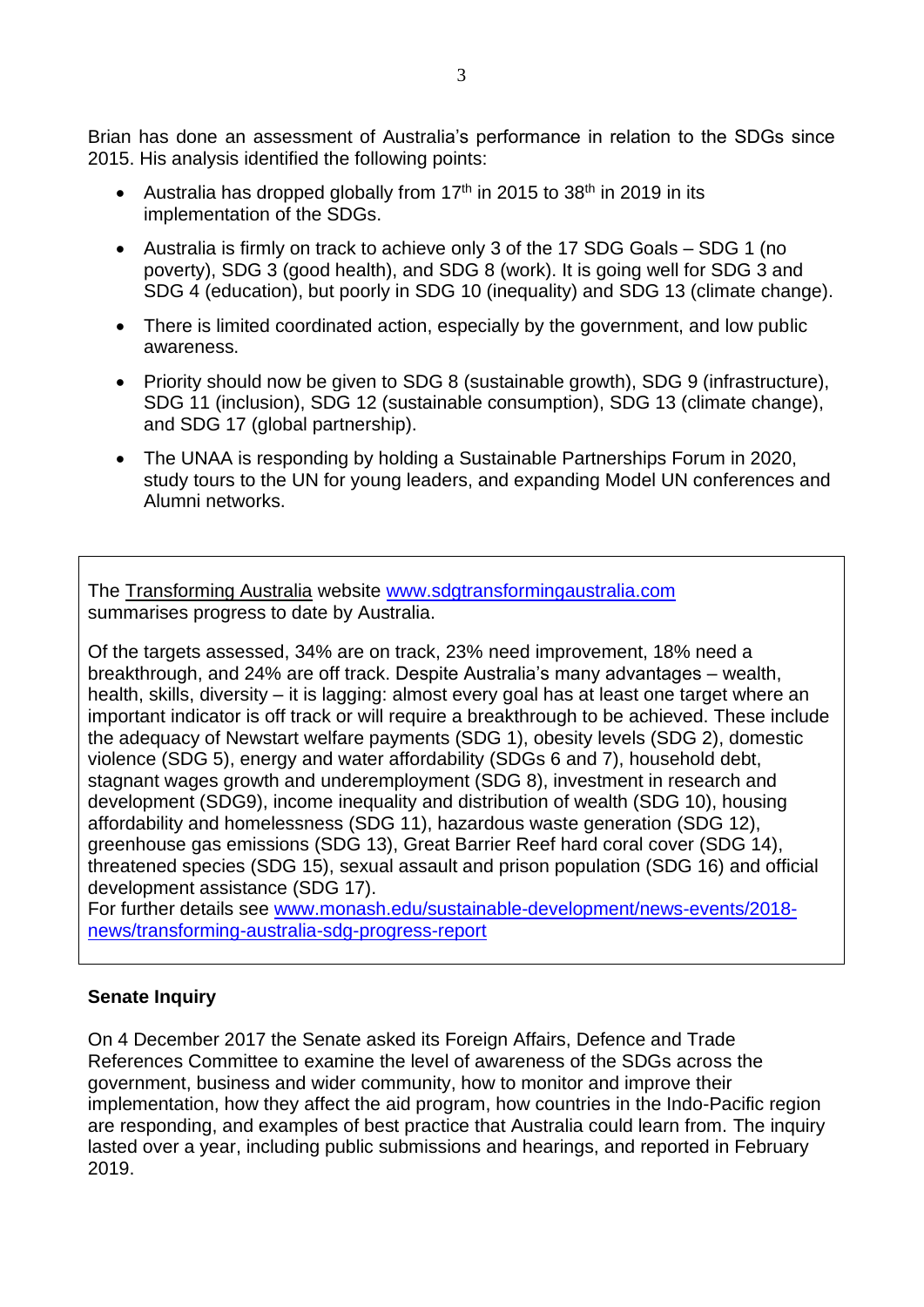Significant recommendations are:

- The Government should publish a national implementation plan and reports that track Australia's performance.
- The Government should create a national SDG secretariat to support implementation, and to integrate information on best practice SDG approaches into websites and policies.
- The Government should consider a national awareness campaign to engage all relevant stakeholders.
- The Council of Australian Governments (COAG) should include SDGs on its regular agenda, to assess opportunities at state and territory level.
- More support should be given by government to implementation by business and civil society through a multi-sectoral reference group.

#### **Statement by NGOs**

To mark the International Day of Peace (21 September 2019) 120 agencies from around the world (including the Quaker United Nations Office, the Canadian Friends Service Committee, the British Quakers, the Quaker Council on European Affairs, and Quaker Service Australia) issued a joint statement which included the following points:

- Recent research and analysis, from the World Bank and the UN among others, has demonstrated that neither economic growth alone, nor securitized and militarized approaches, can bring sustainable peace. In an interdependent world, increasingly impacted by the self-inflicted scourges of climate change and inequality, we need to redouble our collective efforts to prevent violent conflict by addressing its roots, and in structuring our response to crisis in ways that support local capacities, respect human rights and align with long-term plans to build sustainable peace.
- 2019 and 2020 both provide many opportunities for Member States to recommit to peace, including the September 2019 Sustainable Development Goals (SDGs) Summit; the September 2019 Climate Action Summit; the 25th anniversary of the Beijing Women's Conference (2020); the 20th anniversary of UN Security Council Resolution 1325 in 2020; and the review of the Peacebuilding Architecture and the 20 May 2019 report by the UN Secretary-General on Peacebuilding and Sustaining Peace.
- Our organizations call on the international community to: (a) move from commitments to action on peace in the 2030 Agenda and across the three UN pillars; (b) align crisis response with longer term prevention and peacebuilding efforts; (c) protect and support civil society in fostering sustainable peace - social, political and economic changes that contribute to increasing peace are more robust if they are owned, implemented and sustained by local actors, including youth and women; and d) think local and act global - recommit to multilateralism as a safeguard for the most vulnerable.
- Member States should also seek to strengthen a rules-based system that creates a more effective enabling environment that privileges the long-term peace, development and human rights of all people and communities.